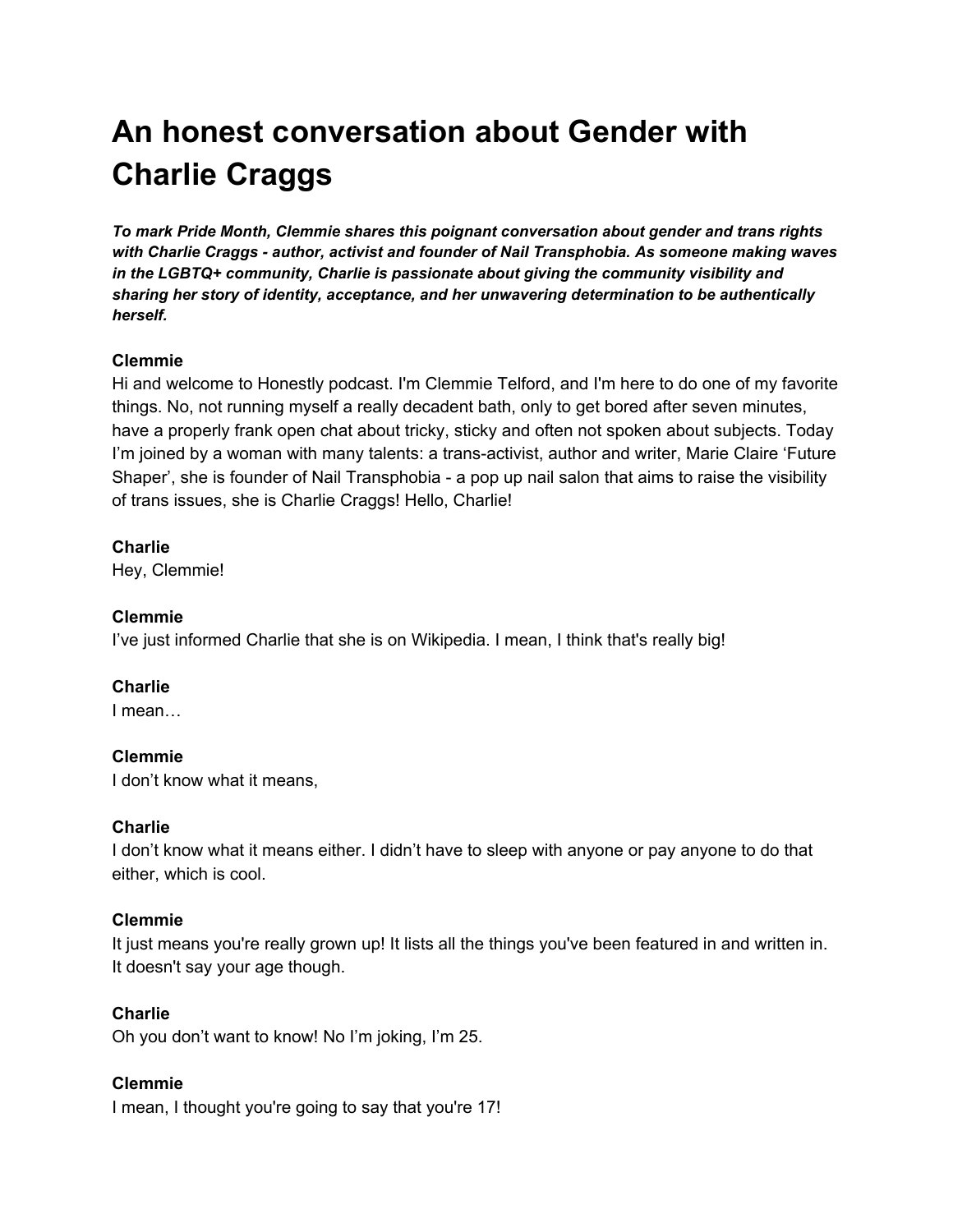#### **Charlie**

I wish... Maybe I should say I'm 17.

## **Clemmie**

Would you want to be 17?

## **Charlie**

Yeah! I mean, I never got to be 17 as Charlie, So I think as like a trans-girl thing, we all want to be younger, because I never got to be a teenager. I never got bought Barbies for Christmas. I never got to see prom as a girl. I wanna be 17!

## **Clemmie**

Okay, fair enough. I get that. Although, being a teenage girl is hard.

## **Charlie**

Oh, God, yeah.

## **Clemmie**

I like to start with a quick fire round to get us all a little bit more comfortable. And this is all about being honest. So… A great meal or great sex?

## **Charlie**

[Pause] A great meal. I don't know why I paused because, it's like, 100% a great meal!

**Clemmie** People are really one or the other!

**Charlie** Yeah, a great meal!

**Clemmie** Fame or fortune?

**Charlie** Fame,

**Clemmie** Leave or remain?

**Charlie** Obviously remain! Has anyone said…

## **Clemmie**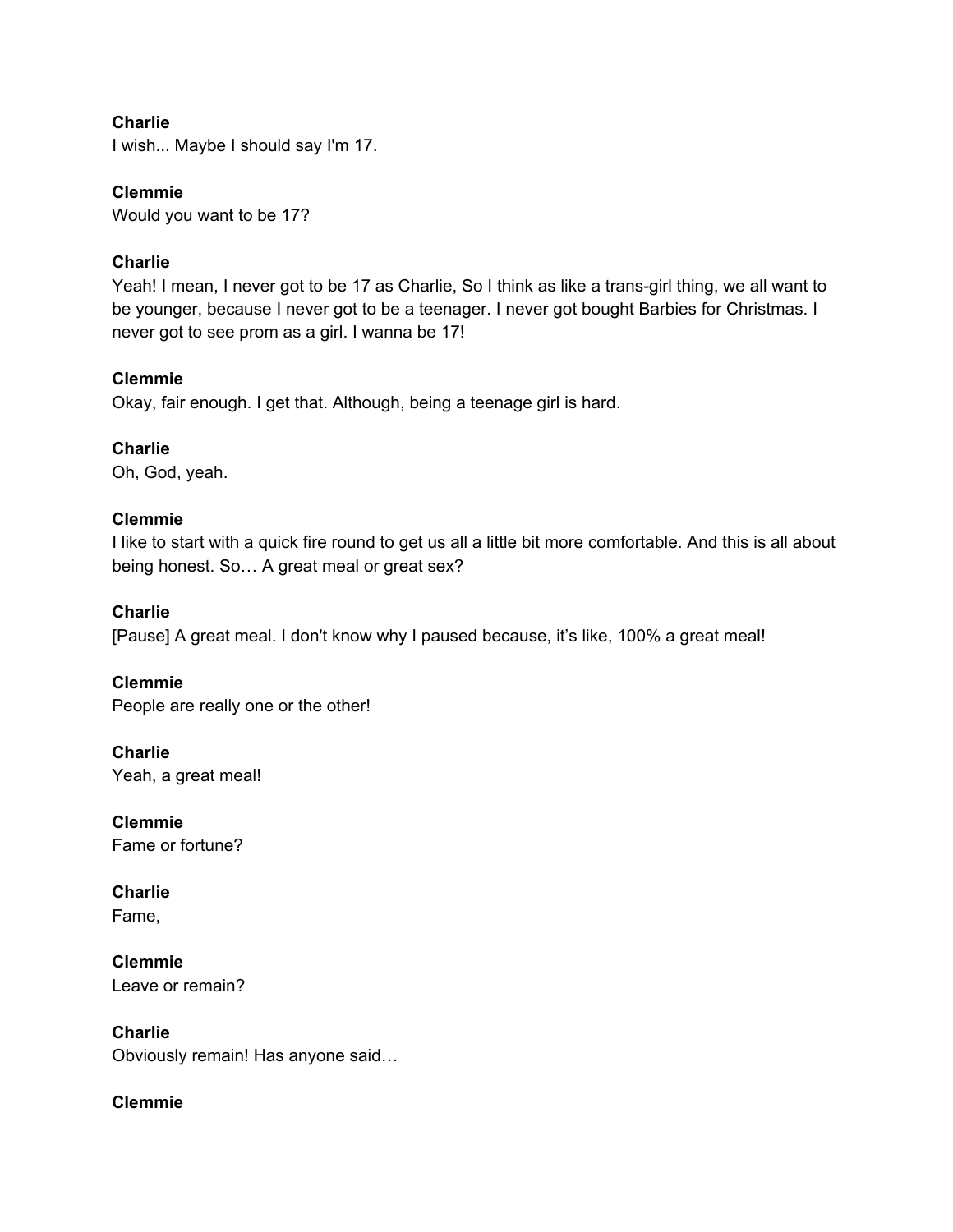People panic!

## **Charlie**

Yeah it's like 'I don't want to say the wrong thing!'. Has anyone said leave?

## **Clemmie**

You suddenly have this white noise in your head thinking: 'which is the right one?'. Social media: good or bad?

## **Charlie**

Good.

**Clemmie** Reincarnation: probable or not a chance?

**Charlie** I think probable.

**Clemmie** What star sign are you?

**Charlie** Pisces.

**Clemmie** Me too.

**Charlie** Are you actually! So many creative people are Pisces!

**Clemmie** Oh….. But don't you think it's a blessing and a curse?

## **Charlie**

No, I love it! I think the best star sign ever!

#### **Clemmie**

Do you?! I honestly think it's so emotional - all the feelings all the time.

## **Charlie**

I know, I've cried already and it's not even lunchtime.

## **Clemmie**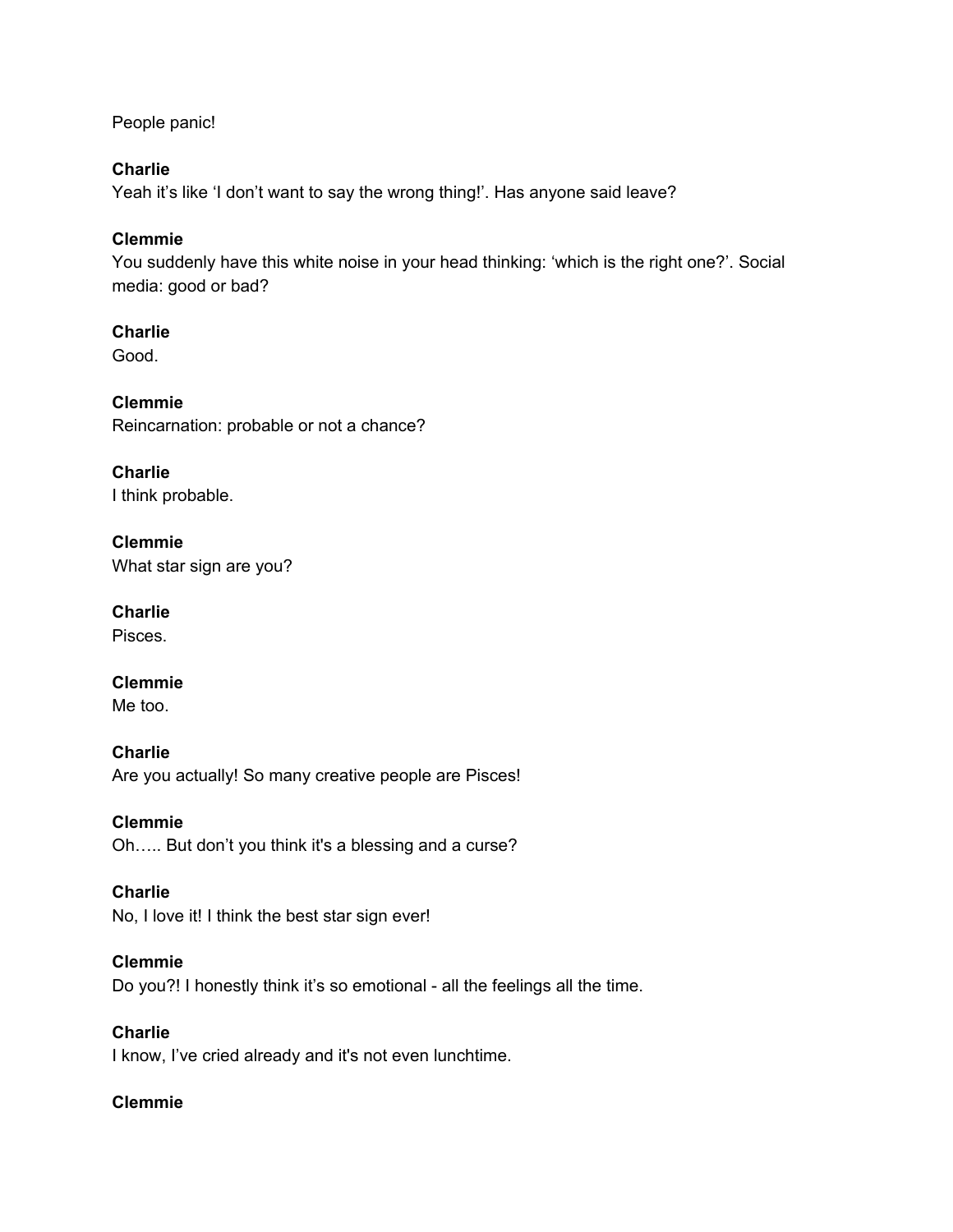Well I was going to ask you that in a minute. Have you ever committed a crime?

## **Charlie**

I mean... Is being sexy a crime? [Laughs] Joking! I'm Christian, I'm a good girl.

## **Clemmie**

Do you believe in God?

## **Charlie**

Yes, I believe in God.

## **Clemmie**

This comes from an ongoing argument with my husband. Have you ever peed in a swimming pool?

## **Charlie**

I mean! Probably when I was a child. I haven't actually been in a swimming pool since I was like, 11 because of trans stuff - I just don't feel comfortable being in the pool. But like I probably did as like an 11 year old child.

## **Clemmie**

He's under the illusion that nobody does!

**Charlie** Oh please, it's always those ones who do it the most as well! Come on.

## **Clemmie** When did you last cry?

**Charlie** Like I said, this morning.

## **Clemmie**

Yeah. It's good to get it out. When did you last weigh yourself?

## **Charlie**

Weight? Fuck that! I'm sorry who wants to weigh themselves. I don't have any desire to know how much I weigh. Weigh means nothing, but I actually go by dress size - and not even that, I just go by, if I go in the mirror: 'I feel comfortable in this size' - then… I've never even weighed myself once.

## **Clemmie**

Really?! You don't even know what your adult weight is?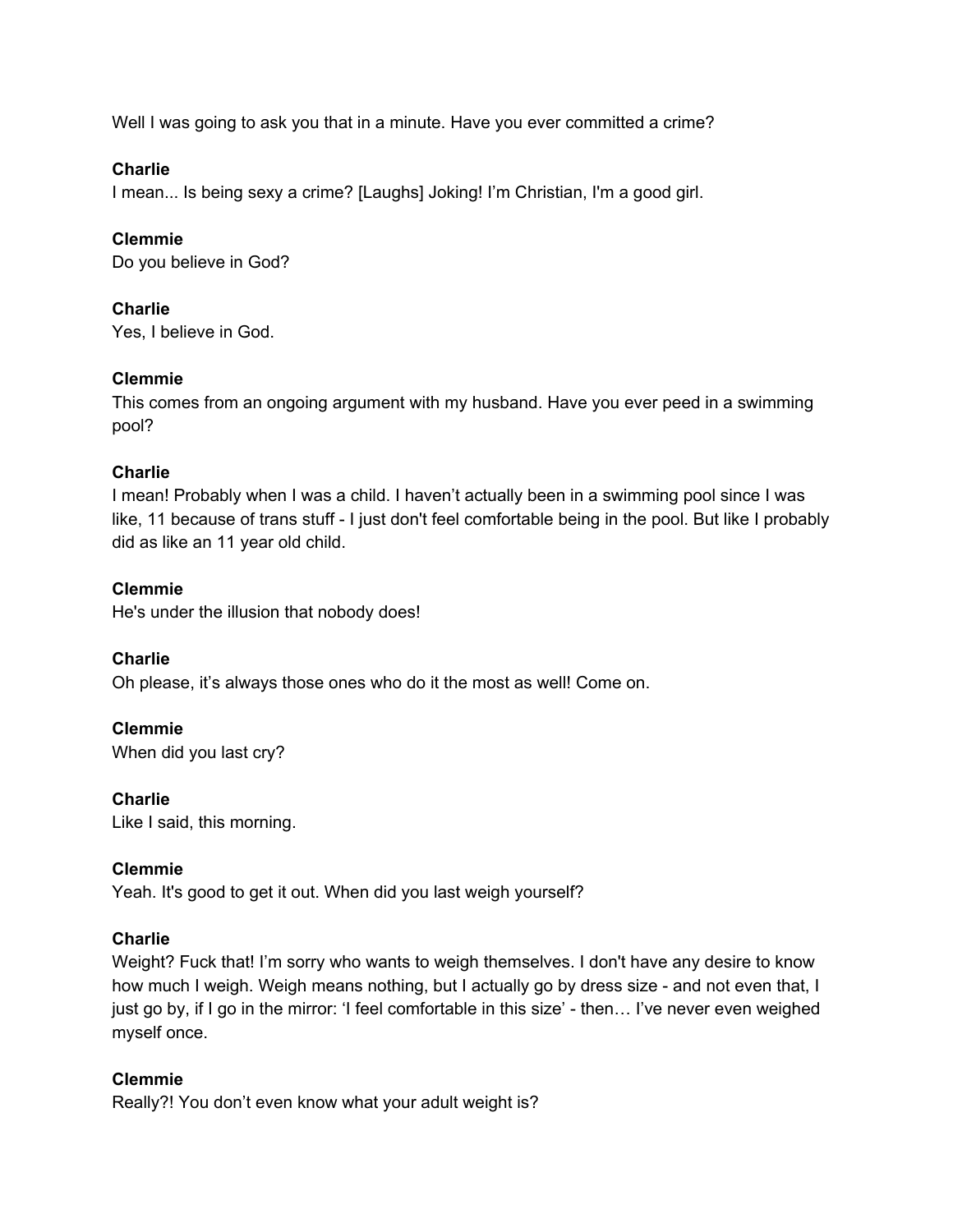#### **Charlie**

I don't care. I probably weigh a lot more than I think. I'm quite big boned...

## **Clemmie**

I think that's really amazingly liberating. When or where are you happiest?

## **Charlie**

I don't actually know!

## **Clemmie**

We'll go with when…

## **Charlie**

When food is in my mouth! Like when something really delicious is in my mouth or when I'm with someone I love - at the same time.

## **Clemmie**

Ok We'll go with that. Ideally, sun shining. And what can't you live without?

## **Charlie**

Foundation [laughs] really shallow.

## **Clemmie**

No it's fine! We're all secretly thinking our phones, but we can't say that.

## **Charlie**

Oh, I would definitely pick foundation over a phone 100%.

#### **Clemmie**

Really? WowI

## **Charlie**

I wouldn't have anything to put on social media if I didn't have foundation. I wouldn't have any boys to call, if I didn't have foundation!

## **Clemmie**

And what is your motto? If you have one.

## **Charlie**

I always say break the rules. I like that one. Like, don't think about rules, don't think about what's right or wrong or what you've been told. Fuck what you've been told. Do what you want, it's your life, and also the obvious one is not regretting things. Make mistakes rather than... don't make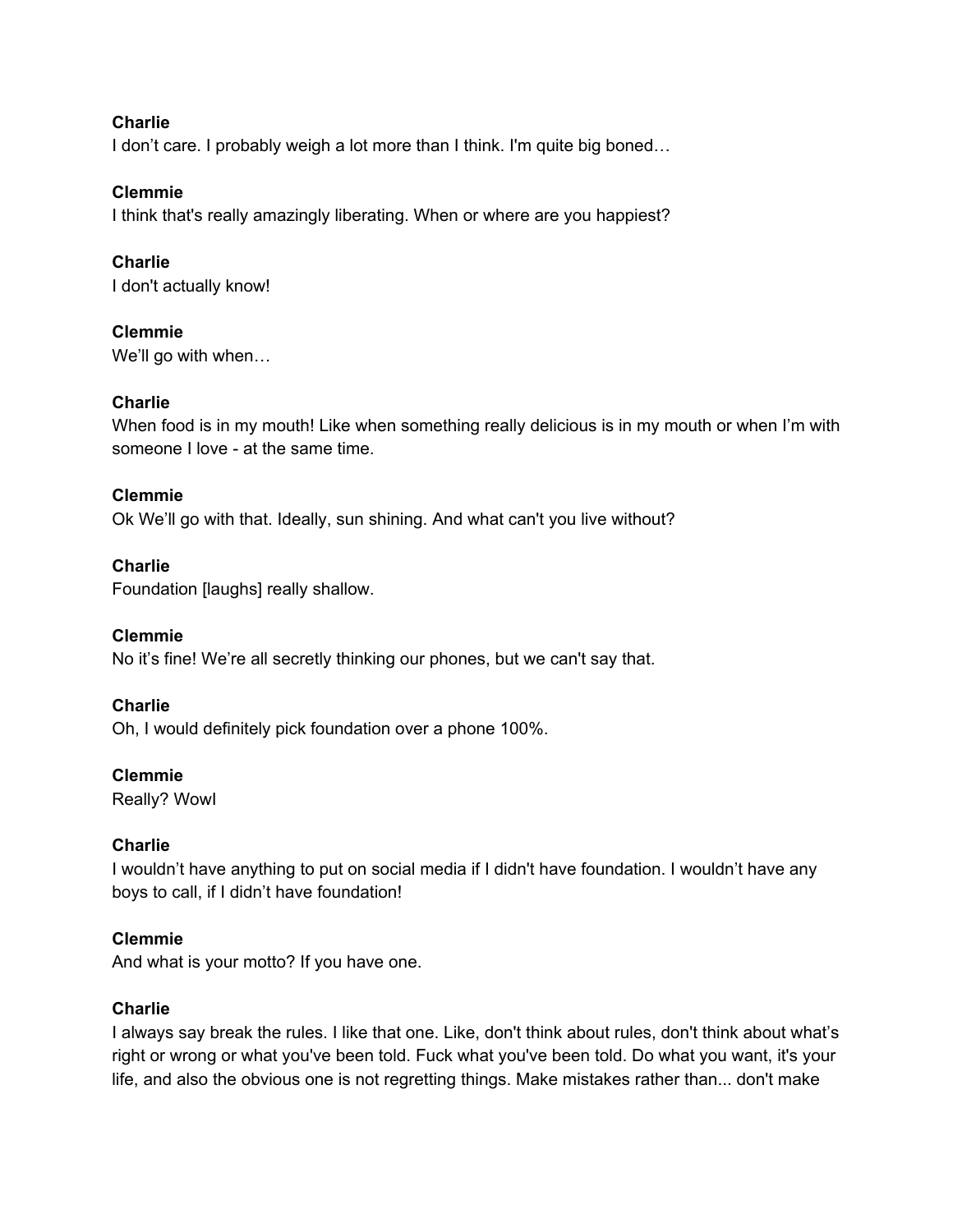What is it, better to regret the mistakes than the things you haven't done.

#### **Charlie**

Exactly. That's my biggest fear. And I think again, I keep coming back to being trans. But when it comes down to it - I would hate to have reached a really old age and think, why didn't I do this? But not even about trans stuff, like dating or a job or eating that burger! I don't want to get old, and be on my deathbed and be like, Damn, why didn't I do that?

## **Clemmie**

Anyway, let's move on to the section I like to call the 'Big Topic' and your big topic is gender. For context, Charlie and I spoke on a panel together a couple of weeks ago. And, I was so in awe of her story. I found it very annoying when they then kept on turning the mic on to me and I had to share mine. So this is my perfect excuse to listen to more of yours. So tell me about learning to identify as female and the beginning.

## **Charlie**

I don't think it was a learning to identify as female, I always did dentifiy as female, as soon as I could identify really.

## **Clemmie**

So as young,

## **Charlie**

Yeah, people are shocked when they hear how young were. But I was like four when I was verbalizing it to my mum. So it wasn't even just like I'm making this up. Mum would come in and tell you: 'Charlie was telling me when she was 4 I wish I was a girl' and it was very harmless. Obviously a four year old doesn't know that transgender is a thing, and obviously a four year old doesn't understand the construct of gender or anything. I just said, I wish I was a girl because I did. I felt like my girlfriends, all my friends were girls, they got to dress up like girls and play go toys. I think kids can just be whatever they want when they're young. But it was more so when I went to school. That's that we often are, like 3 or 4, and because you go to nursery at that age, that's when you start becoming gendered by society. You get told to use this bathroom, and told to wear this uniform, and told not to play with these toys. And seeing all the other boys [laugh at you saying]: 'why'd you play with the girls?'. So that's when you start having gender expectations thrust upon you. So that's I guess when I was becoming uncomfortable with those because I was like: 'this is not me. I want to play with the girls and I wanna play with the dolls, and I want to wear a skirt, I don't wanna wear trousers and play football with the boys.'

#### **Clemmie**

When did you start to transition?

#### **Charlie**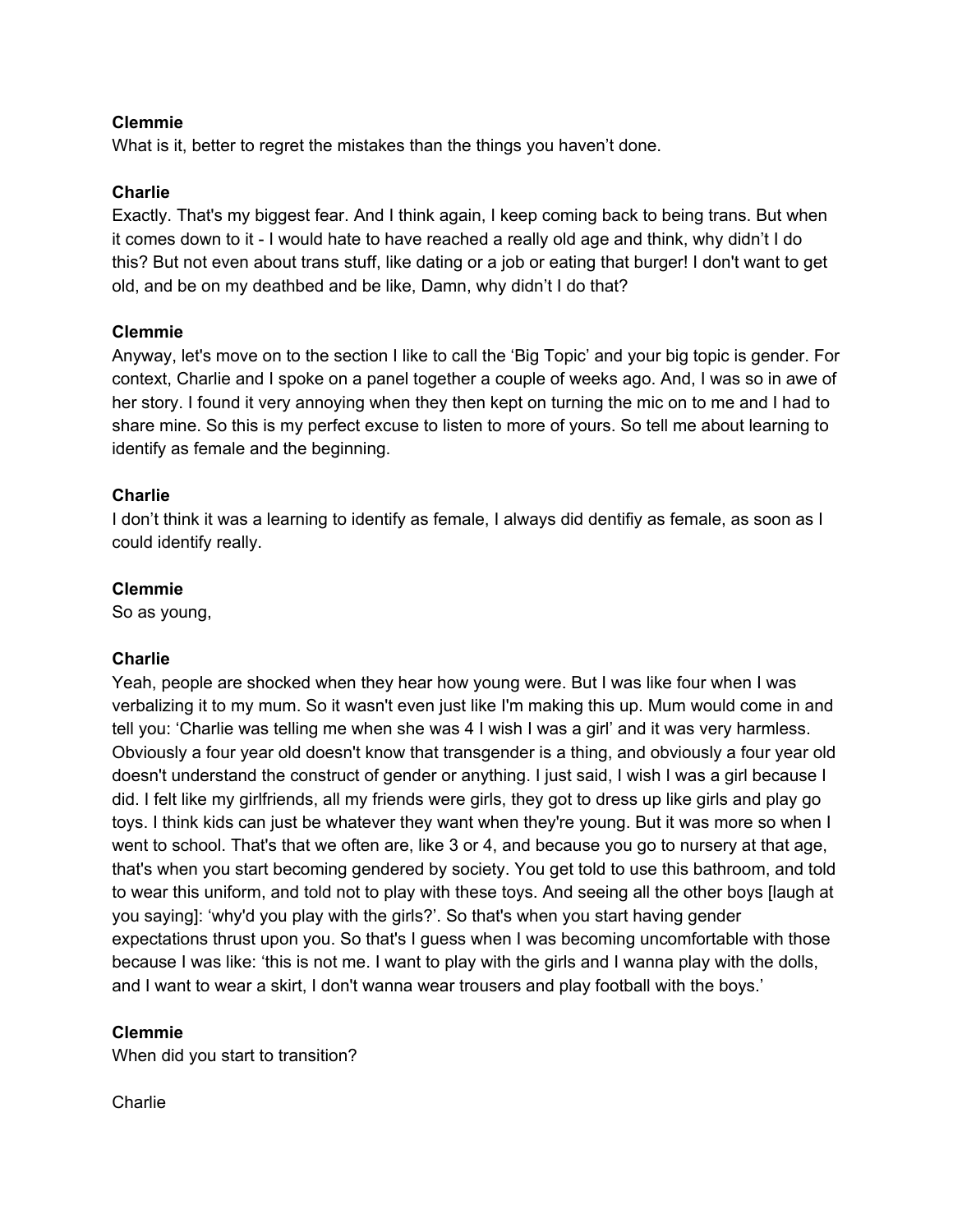So I guess it's like I said, I don't know what the word transgender meant, My mum didn't. This is back in the 90's in Ladbroke Grove on a council estate. It wasn't a part of our cultural conversations about trans issues. She just assumed: 'oh Charlie's, just a little gay boy'. So she let me be feminine and I've been totally finally being gay, which I think is really lovely as well, because she's Catholic - Irish Catholic. I felt very lucky. So no one knew what Trans was. It was only when I saw Nadia on Big Brother in, like, 2005 or 2006, I was 11 or so.

## **Clemmie**

There was a light bulb moment.

## **Charlie**

Yeah! Because it was the first time I saw someone like me. I'd never seen a transgender person before. Around that time, that's when I was going through puberty at like 11 or 12. So that's when I started becoming more urgent to the fact that I needed to transition, because as a child, children are all androgynous, a little boy can grow their hair and literally you could think it's a girl even if they're masculine. But when you hit puberty and you start getting taller than your girlfriends, like I'm getting taller, I'm getting broader, I'm getting hairy, I'm getting a deeper voice. There's a sense of urgency that comes with that, and I was like: 'oh, crap like I'm not okay with just being feminine. I am female.'

## **Clemmie**

And so what happened from there? Once puberty hit, did you...

## **Charlie**

Well, back then it still wasn't talked about - trans stuff, it was very much more taboo. Even though it was talked about on Big Brother, try and name another famous person after Nadia for the next 10 years until 2015. You just can't. There was no one talking about it in the media what was talked about was very Jerry Springer. And I didn't want to be that, my life was hard enough. But like I said, I was being bullied. Being called a girl from the age of like seven onwards 'batty boy, chu chu man, gay. All these words, being beaten up. I didn't need it to become harder, so it got to the point where I just became so suicidal, which kind of coincided with trans stuff being talked about more. So I was like, 'I know this is me and I need to do this otherwise I'll kill myself.'

#### **Clemmie**

So you're fully presenting female, have you taken hormones?

#### **Charlie**

Yes.

## **Clemmie**

So where are you on that journey?

**Charlie**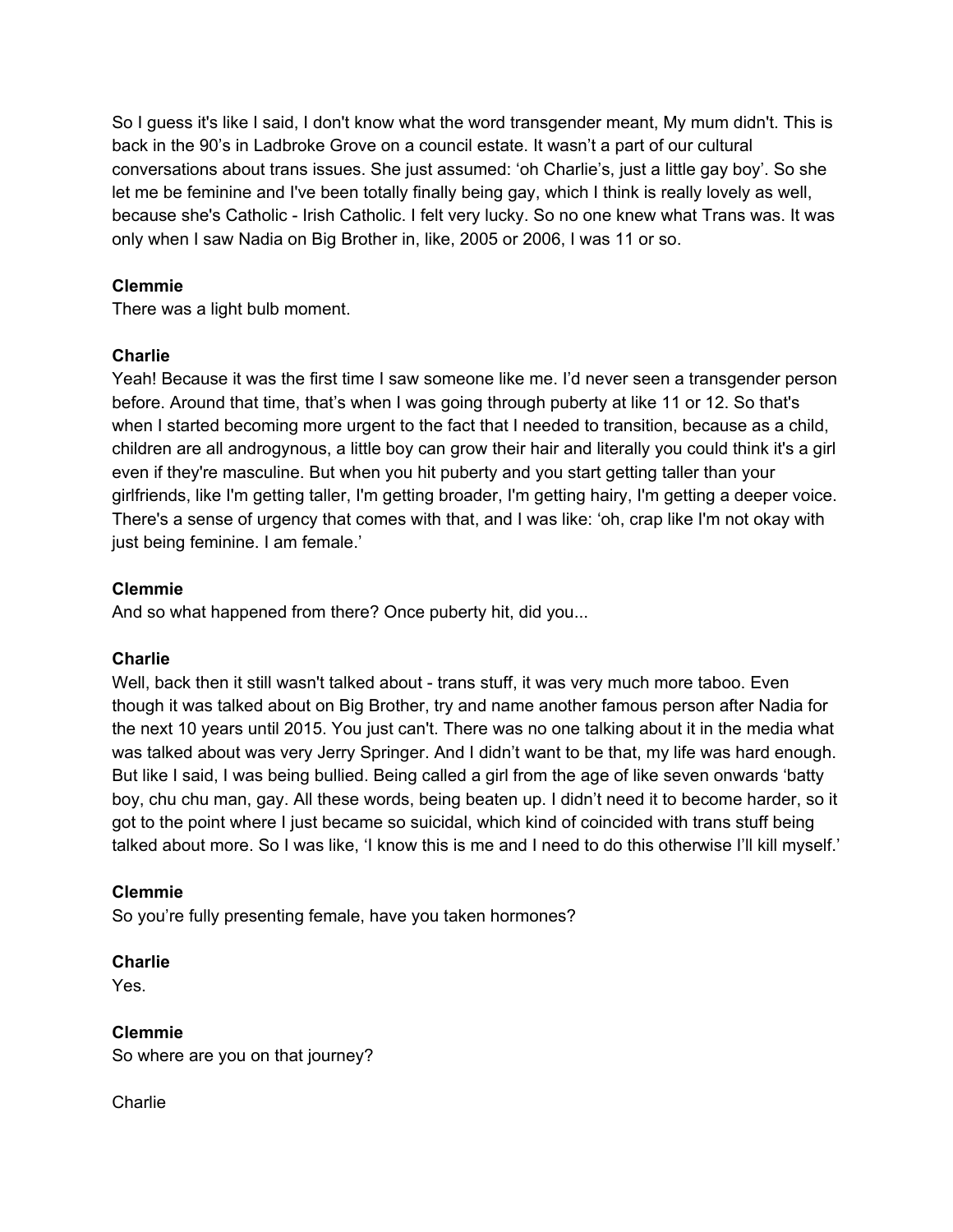So it's a move in evolution. I knew I was trans like I said, when I was a very early teenager that's when I started vocalizing it more saying: 'oh, I think I'm trans' when I was about 18. But again, it still wasn't part of the cultural conversation. I really, really tried my absolute hardest not be trans. I tried to workout more and stop listening to the music I liked and be more manly. But it was killing me because I'm taking away all the parts of my identity that make me, me. I'm just like an empty vessel. And I was just, like, dead to the world. I told my mom that I thought, I need to transition or I'm gonna kill myself, if I don't transition at 21. That's when I went to my GP. But then, it's not a clear: 'oh take hormones' it took me two years to get hormones like that...

## **Clemmie**

Because? Why?

## **Charlie**

It's because it's bullshit. People try and make this thing about like, 'Oh, they just want you to be sure'. No, it's not about the real life experience. There's backlogs of waiting like, because there's not much funding,and it's just struggling, period. I'm not complaining. But yeah there's a huge backlog of patients. There's not been much money or resources put into the trans healthcare department since it was set up in, like, I think that the eighties or seventies or something crazy like that. There's, like five hospitals in the UK that see us. In the whole of the UK. How many of us are there?! So we have to wait two years for an appointment to talk about transitioning not even to get hormones. People think that the GPs just hand them out to kids and stuff. It's not the way. You have to wait for, like, two years. And then you get seen, and then you gotta go through counselling, and then if you pass the test, which is kind of...

## **Clemmie**

And all the while, you could be a ticking time bomb for your mental health. Your body - you're going through puberty or beyond...

## **Charlie**

It is! The suicid rates of trans people are ridiculous, like there's a Stonewall statistic. Stonewall is the LGBT charity that says I think it's 48% of trans people will have not only been suicidal, attempted suicide. Like have tried and failed to kill themselves. I've been suicidal. I've been so suicidal. 48% off my community, having tried. Like they should be dead. Like, really, it's madness.

#### **Clemmie**

I had no comprehension. I assumed that was all because of prejudice or lack of understanding. I hadn't understood that once you've come out to your family or loved ones that you're ready to make that change that actually…

## **Charlie**

It's like a prison sentence.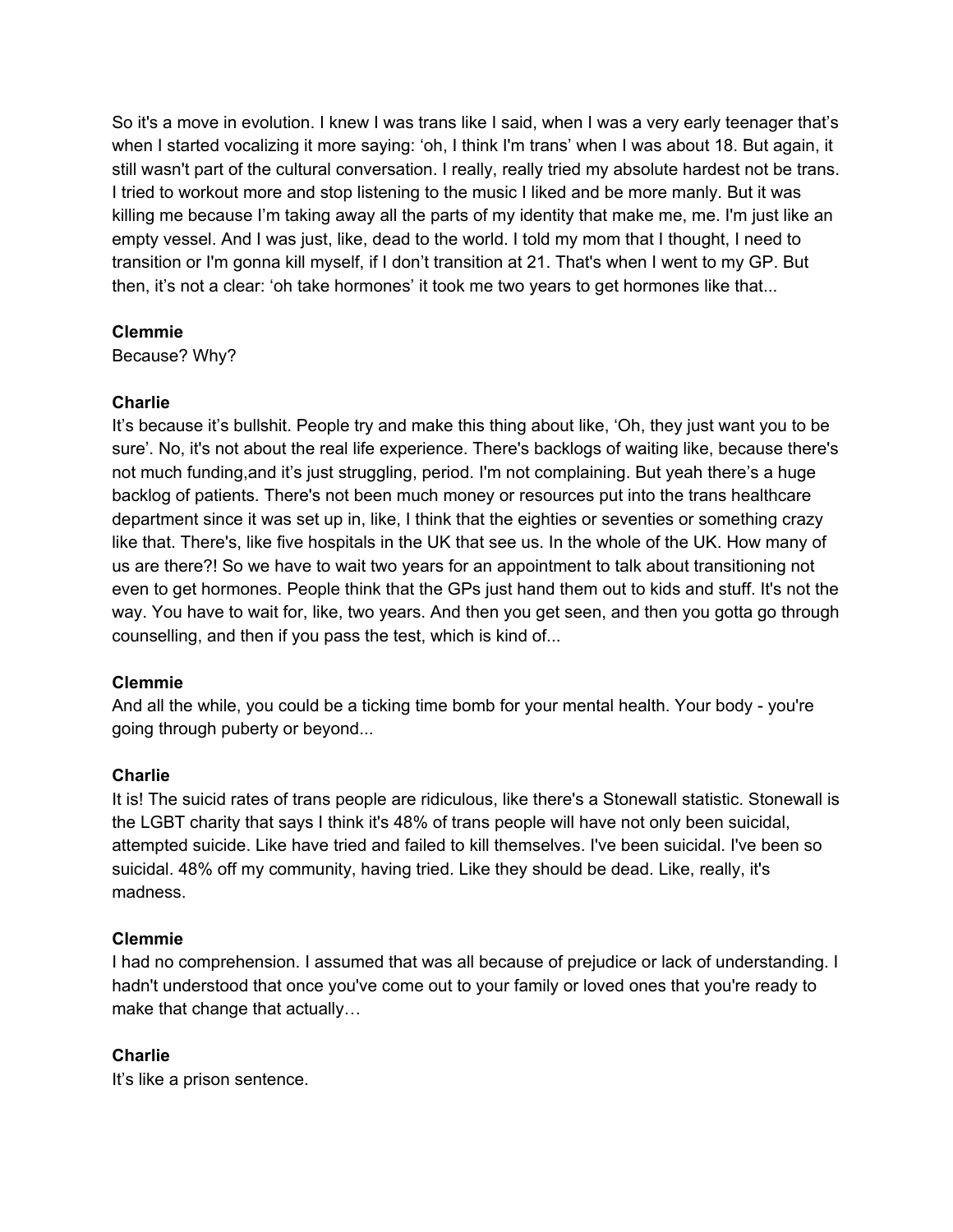Because you build up to that moment and there's nothing you could do.

#### **Charlie**

And finance and resources. Having money makes it so much easier because you could go private. But I don't have that luxury, like I'm a council estate girl. I can't do a Caitlyn Jenner and do my transition in a day like. I literally had to wait. Even though I knew I was trans, I didn't start living as female straight away because it was too dangerous. I was having glass bottles thrown at me, bricks thrown at me where I live. Insults, punches thrown at me - I couldn't do it straight away. So I had to for my own safety, not transition straight way, which is really sad. This kind of goes back to the urgency about age because I'm like, I want to be in my twenties and be trans. I literally stayed in my bed, because I was too miserable to go out for, like, a long part of my late teens and early twenties.

#### **Clemmie**

So you're gonna have to you live your youth for a bit longer aren't you?

#### **Charlie**

Yeah honey, that's why this skirt is so short.

#### **Clemmie**

So, yeah, I was going to ask about funding, so a lot of it would have to be self funded? From documentaries I've watched and things I've read. People are self medicating as well? Which is scary because if you can't get hold of the drugs,

#### **Charlie**

You can get heart attacks and strokes because hormones are really, really important and taking the wrong thing... also you don't even know what you're taking. People on the internet send out things... you could be putting anything into your body, but that's that's how desperate people are. I went private in the end because I couldn't wait so I could get hormones. But also, obviously, people don't factor in how much else transitioning involves. So the NHS pay for downstairs if you want it. Not everyone wants it. No everyone wants to go with the NHS I, personally not in a rude way, don't want to go with the NHS. So I will be doing that privately myself. So I have to do that. Boobs. Any laser… I spent thousands and thousands of thousands just clearing the decks to begin the transition on laser. Because I was very naturally, hairy, I was like the first boy in my year to shave, and was super super hairy. So, like lasers has cost me thousands, the boobs will cost thousands, facial feminization surgery. It sounds cosmetic, but it's really not like the reason I was getting so much abuse during my transition was because I looked so manly. Like I had a really big jaw. I had a really receded hairline, so I needed to do things to make my face more female passing so I could just exist in the world and not be attacked every single day, because that's literally what it's like. And I'm from London do you know what I mean, I'm not even from the worst place in the world to be trans. So I had to pay 16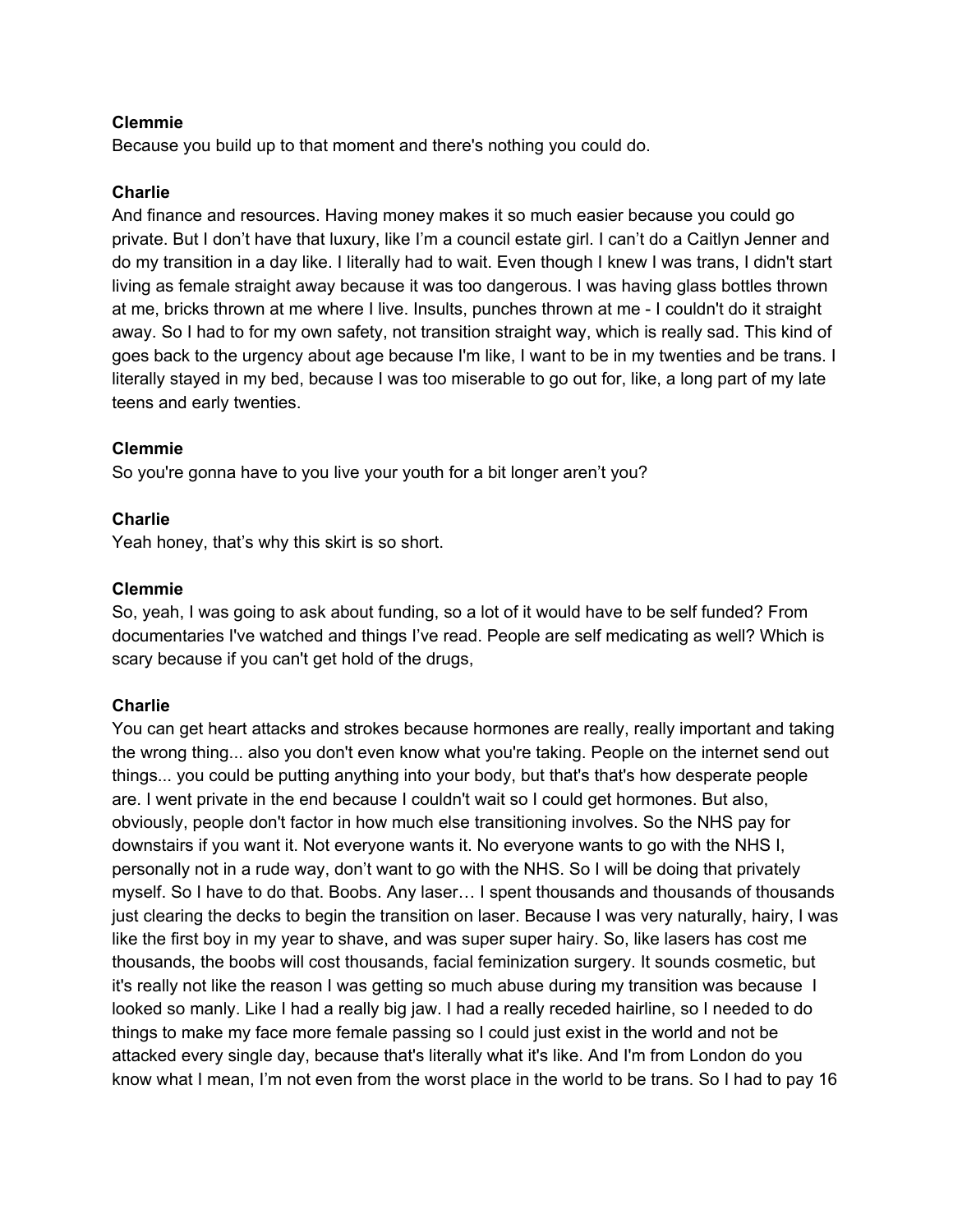grand on that. And I feel like there's even more stuff there's things like fillers, and feminising things, that could be seen as cosmetic. It's so expensive transition.

## **Clemmie**

And like you say, you're not going to go for the budget version, are you?

## **Charlie**

There's no cheap version

## **Clemmie**

Do people go abroad for that kind of thing?

## **Charlie**

Yeah, but even abroad, it's expensive. I've looked around. I had consultations with people abroad and it's really not much cheaper. Still, thousands and thousands and thousands like it's really expensive to transition. I think people don't realize that. So it's really not like a overnight thing, it's much more of an evolution.

## **Clemmie**

And getting the money. If you were given £1,000,000 tomorrow, would you do it all in one go?

## **Charlie**

Yes! I would do it all, and I'd pay for all my friends ones as well. I would start giving out other funds to girls and boys. Do you really think people would choose this? Yeah, no one would choose this. Like, do you really think someone would say, 'Yeah, I really feel like having my family reject me, never finding love, probably not going to find a job. But maybe having to get to sex work to fund things. Just being assaulted verbally, physically.' Do you think people sign up for that? Oh, let me just transition because it's gonna be a Kiki. Let me transition because it's going to be really fun. No, you do it because there's no other choice. I would have loved to be a gay man or a straigh man. I would even love to that even more. But, I mean, I would have loved that. No one chooses this. This is not a choice!

## **Clemmie**

That's the thing, as a parent, what do you want for your kids? I couldn't care less about what they are. But as a parent, you wouldn't wish the journey that you had on any of them. So yeah, if they were trans, that's absolutely fine. But yeah, you'd loose sleep because of the hardship...

#### **Charlie**

That's what my mum said. She was totally fine with it, but she said 'I'm just so worried about you and that your life is gonna be so hard.' I got to the point in my life when I was like, I just don't give a shit what anyone thinks, and I got that stage very young. I was probably like 12 or 13 when I was like, I don't even care, I'm just gonna be me.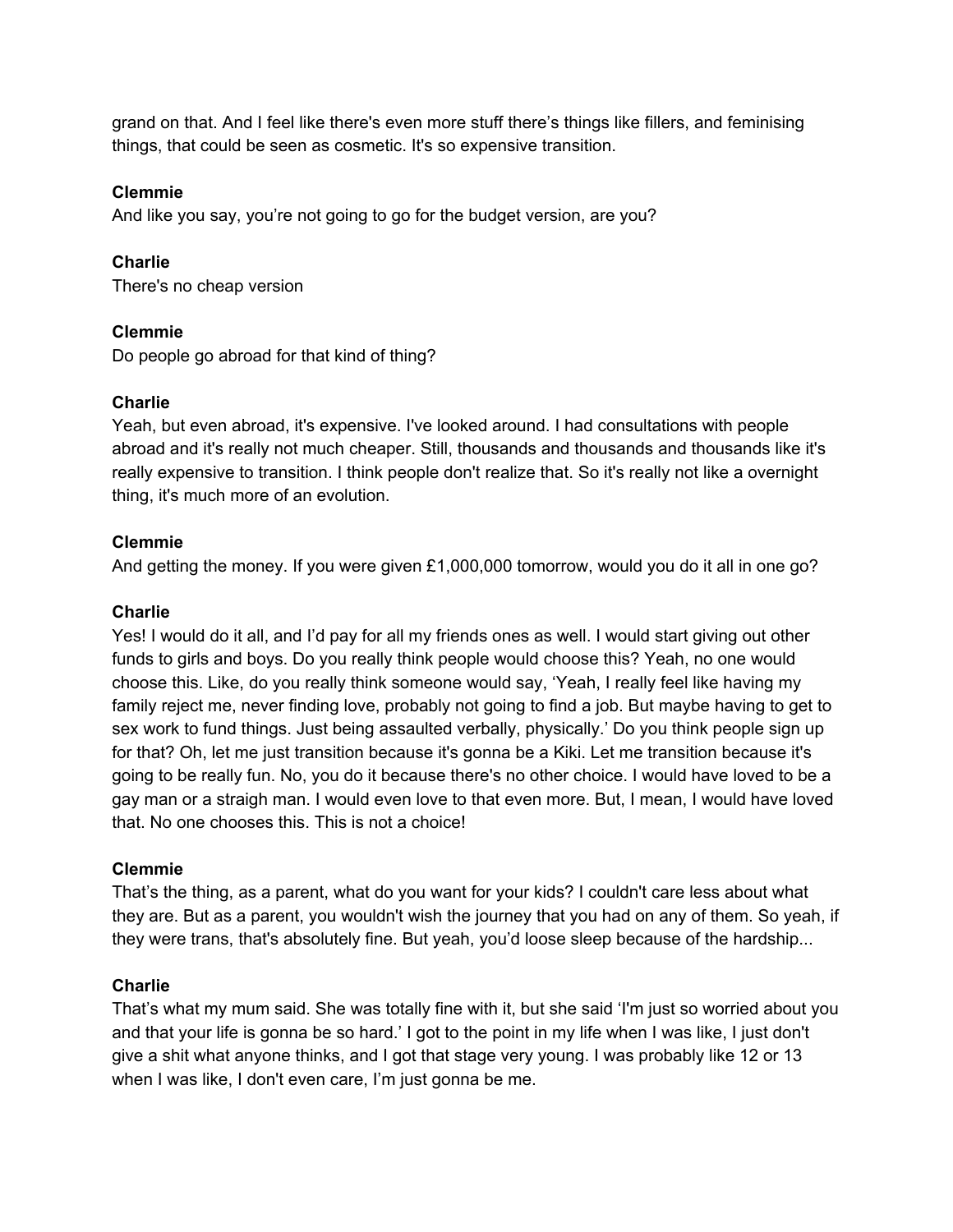What an incredibly empowered thing.

#### **Charlie**

It's horrible that I was made to be that way.

#### **Clemmie**

Be an adult.

## **Charlie**

Yeah. Empowering to just not care what anyone thinks. When I transitioned, I didn't even tell people for a long time. I didn't because I didn't feel the need to. I don't give a shit who accepts me and who doesn't. And then I did a Facebook post, like, three months into it. And I said: 'oh by the way, guys I should probably just say this, I am transitioning, like, just in case you think I look a bit different.'

## **Clemmie**

Yeah,

#### **Charlie**

And I was like I literally don't care who accepts me and who doesn't. But thankfully, no one, to my knowledge, has really not accepted me. I didn't anticipate how hard existing as trans in the public would be. And like I said, this is coming from someone who was constantly facing really really bad homophobia and femmephobia. It's not like I was oblivious to the fact that I got called names, and assaulted. It was my reality for a long time, but the amount it went up like you would not believe, because it's so much more… Gay as an identity is not as visible as trans. Yes, like you can hide the fact you're gay. You can deny it. Being trans, especially like pre surgery with my face that was much more trans looking or male looking, I was very visibly trans. I was literally a walking target for people to laugh at, point at, take photos of. Make comments about.

#### **Clemmie**

I'm so sorry, and as you say, that's in London. And also I can't believe that we haven't talked about it yet. Talk to me about nails.

#### **Charlie**

Well, I don't actually care about nails too much. I care much more about conversation. Really when I'm doing Nail Transphobia, that's the conversation we're doing now.

#### Clemmie

To back track. Nail Transphobia is a pop up nail bar, nail shop, where you invite people to have their nails done (and everybody likes having their nails done, especially for free). And that enables people to have a very intimate interaction with a trans person, which more than likely they never have done before.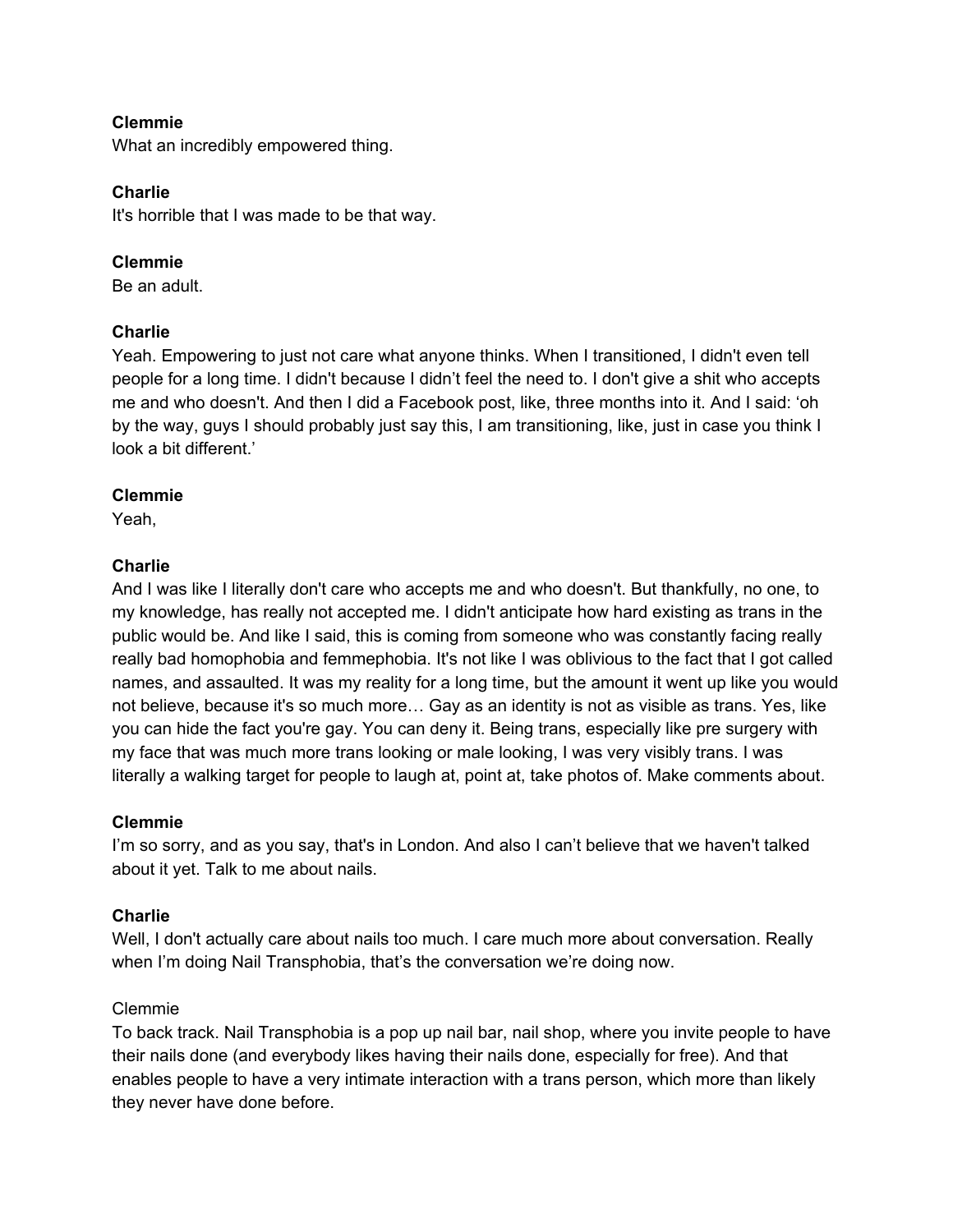## **Charlie**

Exactly, that's why I did it. It was mostly that people haven't met one before. And that's where that kind of misunderstanding comes from, where transphobia comes from, because it comes from misunderstanding. I just realized that if people were to just sit down with trans person and essentially hold hands with a trans person, while I'm doing your nails - it's really hard not feel someone's humanity. I feel that, really there's not much to understand, like when we're having a chat like If we just had a nails in front of us now, this is pretty much what we'd talk about. Like people can ask me anything. Like even if it's the wrong thing, it's the perfect time for me to teach them that it's the wrong thing. And I want to all the people that have never met a trans person. I wanna read that straight boy at that university who's never met a trans girl, I want to meet that old lady at the museum who doesn't even know what trans means.

## **Clemmie**

Yeah.

## **Charlie**

I want to meet like babies. I just want to meet everyone - like that's what it's all about is being inclusive because I want everyone to be involved in that conversation. We all need to be talking about this.

## **Clemmie**

And then they hopefully go and become your advocate.

#### **Charlie**

It's allies, exactly. And ripples make waves. So, like, you have that one conversation with that one person. But you know that you've, like, set that seed in them now where they, hopefully, will be an ally to some degree. And you hope that, if they saw something wrong, whether it's in real life or on the Internet or on Facebook, that they would say something, maybe. Or they would at least think that that's bad. Or like these people are gonna raise their kids to be decent people so that in the next generation aren't gonna be as shit as this one is. That's what it's about for me, ripples making waves.

#### **Clemmie**

That's such an amazing thing. And it's one of those things that is kind of beautifully simple, isn't it? And that moment of holding hands and...

#### **Charlie**

We just need that physical interaction, I think as a society, we've kind of lost that with social media.

#### **Clemmie**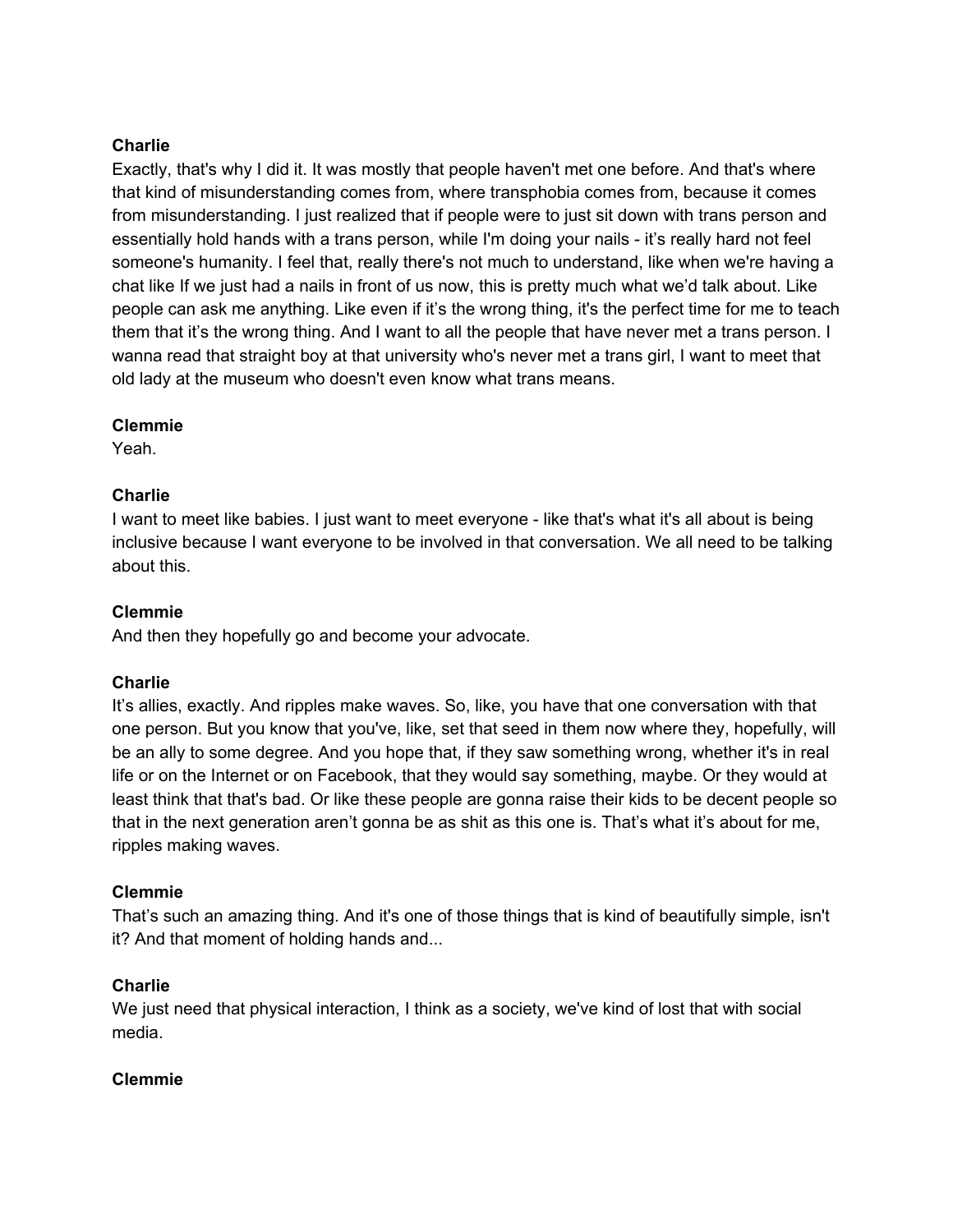Yeah, there's that statistic that physical contact will become the ultimate luxury. Which breaks my heart as bit. But I have watched all of The Making Of Me series on Channel 4. Have you watched it?

## **Charlie**

No I haven't.

## **Clemmie**

What?!

## **Charlie**

No I actually haven't! What's it about?

## **Clemmie**

It's absolutely amazing. It's filmed over three years following the lives of people going to transition.

## **Charlie**

Oh no, I haven't to be honest, I kind of zone out of those shows, as they are not made for me. It's made for you.

## **Clemmie**

Yeah I know, that's so true. But there's one really touching couple on there who've been married for 35 years. Makes me cry every time I watch it. After growing up in the seventies record, he was Simon and married to a woman called Jackie living the most Middle England kind of life. And then, after 35 years of marriage, Simon revealed that he was Julie and watching that from his wife's point of view, seeing her husband going surgery and the fact that she will never see him again in that way. But at the end of it, they get remarried a two women and I think that is so brave because it is what you're talking about. These are people who live in a place where, yeah, it is not London and they're not exposed to things like that. It's just people who love each other for the person inside. And actually, yes, she married a man, but she married a human inside there.

#### **Charlie**

And I will say this as well. If she hadn't have stayed with him and remarried him, that wouldn't be transphobic. I don't want people thinking that 'Oh, like you have to stay with...'

#### **Clemmie**

Oh it was definitely a choice on her part.

## **Charlie**

Because I'll tell you this. If my partner told me they were trans. I'm sorry I wouldn't be able to stay with you and that doesn't make you transphobic, because I think people listening might be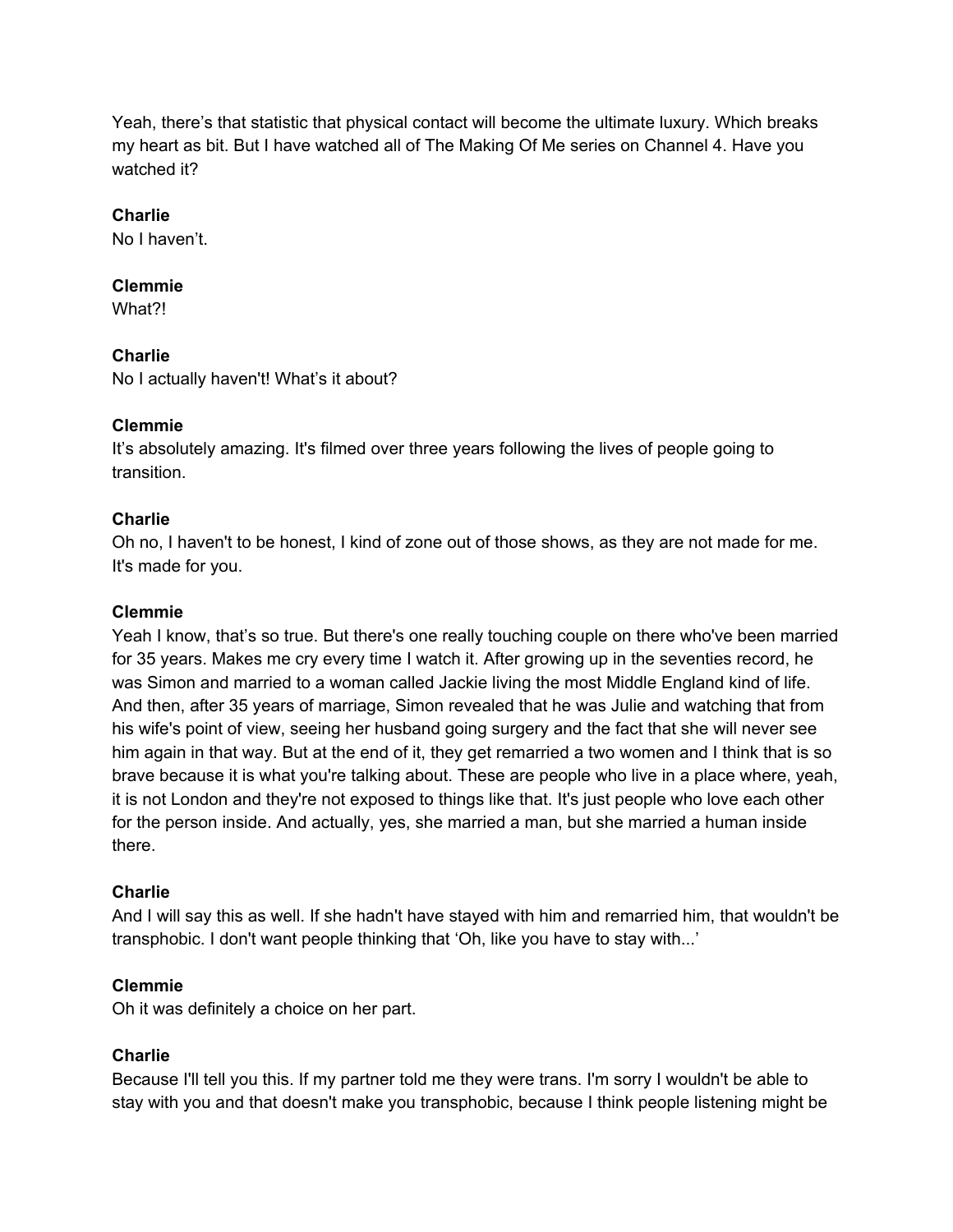like thinking that that's what is expected of people if your husband comes out as trans: you just gotta accept them and support them. Obviously, you have every right to feel certain emotions, grief, sadness and anger even. But, like it's about just accepting them.

## **Clemmie**

Yeah, and you know, that's what I really love because it's filmed over three years. She did go through that experience and asked herself and then chose to remarry that person as they were. And I thought, Yeah, it's really moving. That's funny though, that really made me think that that is made for me. Not for you. Is it not interesting to you?

## **Charlie**

I do realize there's merit in what they're doing. There's really a lot of the same old tropes. When people talk about me. I don't want people saying my old name, like it's not me, and it would really annoy me seeing things like that on TV.

## **Clemmie**

And I then wonder whether they have had any trans people in the consultant roles overlooking the production because we're talking about that in another podcast - that's the problem, that it's not being made by people who are from those backgrounds, and it's going to continue to make the mistakes like old naming.

## **Charlie**

it's always the exact same narrative, like you can watch any trans documentary and it's exactly the same.

#### **Clemmie**

Yeah! And that kind of... really making me aware. That putting them side by side, which is kind of the ultimate shot, isn't it? That is for the viewers.

#### **Charlie**

Yeah, I will say though that there is merit to it because, like I said, I'm from a council estate in West London and so like, when these sorts of programs are run, I remember one time my neighbor who's an old lady in her late 70s… She knocked on my door and was like, 'Oh, I just wanted to say, I saw this TV show on the other night, and it was about trans stuff and it's really helped me to understand.' And do you know what, as much as I really don't enjoy these programs and everything and they're not made for me, and I find it quite irritating, there is some good in what they are doing. Helping people to understand. Just the everyday Middle England.

#### **Clemmie**

Yeah, just to normalize it.

## **Charlie**

Yeah, just normalizing it. You know, not even normalizing it, humanising it!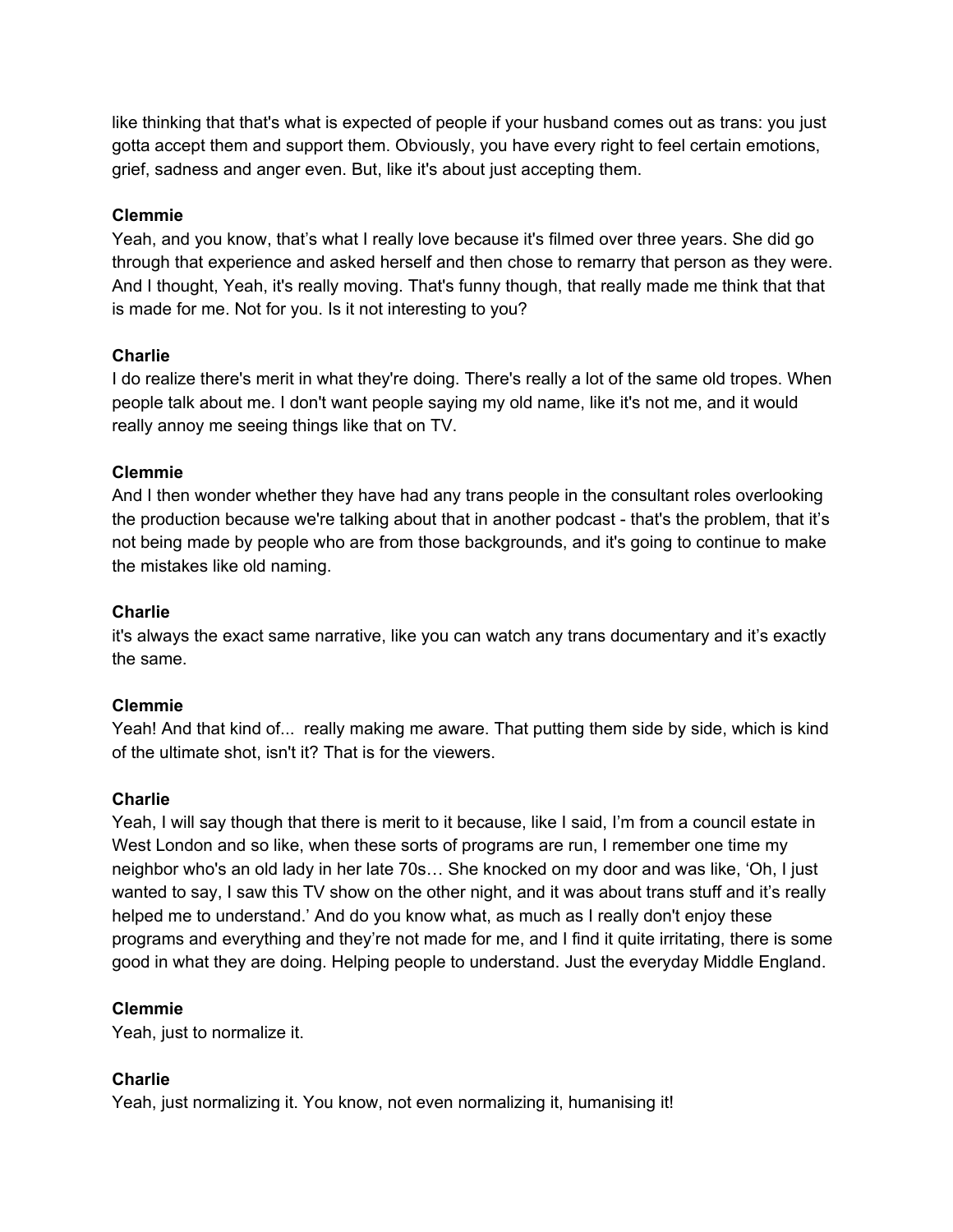I find interesting in myself, when I need to do something that I find kind of intimidating definitely in work, I often will err towards wearing really masculine clothing because it makes me feel powerful. How do you navigate your own sense of style?

#### **Charlie**

So it's quite interesting because I totally get that. And I was saying to you before this I like watched something about, like, how it's really important to wear suits to things, because people will take you more seriously. Like for my instagram I have so many pastel coloured suits, skirt suits, like miniskirts with blazers - they are really cute. But it's more that like, if I was wearing what you're wearing now I would be misgendered. They would say I'm wearing men's clothes. I would look like a man, I'd look frumpy and broad and manly and also, like, I never got to dress in a female way for so long. I had to wear the same boy school uniform. I had to wear boy's clothes up until the age of 22 to almost 23. So, like I'm sick to death of wearing boyish clothes. I'm sorry. I have banging legs! I'm gonna wear my legs out! It's all down to conditioning. The fact that you feel that you might need to wear this from the advertising background where'd you have to…

## **Clemmie**

It's a boy's club...

## **Charlie**

Because if you've got your boobs or legs out they're just looking at your boobs or legs. So I understand why you do it. Even the fact that just like misogyny, like just being cat called and growing up and stuff. You've had a very different experience of womanhood to me. Things like that make you very... like you've had to cover up to be taken seriously. Whereas with me, I'm conditioned in the way that's like: 'fuck you, everyone. I'm gonna wear what the fuck I like.' Neither is right or wrong.

#### **Clemmie**

What would you say to parents of kids who think that their children might be trans or actually to young people who may be listening to this, what piece of advice would you give to help make the journey easier?

## **Charlie**

Oh, God, that's really hard.

## **Clemmie**

It's really big sorry.

#### **Charlie**

So, yeah, I would just say your safety is paramount. So like I said earlier, with me. I didn't just, like, realize I was trans and start living the next day like, you need to think about your safety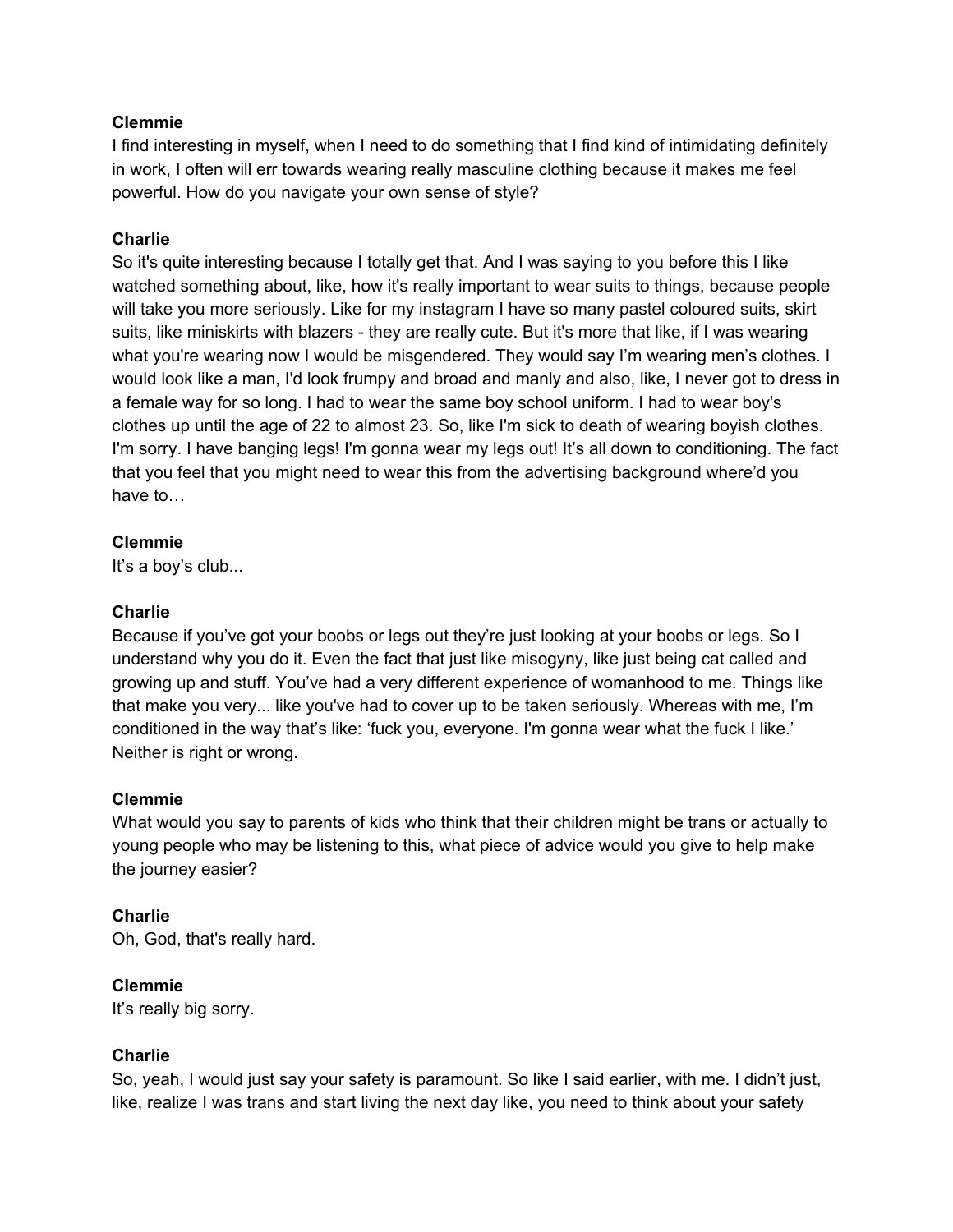about who you're coming out to. If you're gonna start living straight away. It's really hard, I don't really have all the answers. It's shit, and it was a really dire state of affairs because what if you tell your parents and what if their parents are transphobic and they get chucked out like most of my friends have been kicked out of their parents. So it's hard. So, like I, I would say confide in people. If you can speak to your parents, if you can't speak to a friend, if you can speak to a counselor at school or something like find someone that you can speak to about it. It's really sad. I can't really give more advice, because it's just the way it is. It's shit. Reach out to me. I'm here for you.

## **Clemmie**

Yeah go follow! Well, it's been really lovely speaking to you Charlie and as ever I feel much more enlightened. But this is just me and you in a room. I always like to try and broaden it out and ask the good people of Instagram what they think. So first of all, I asked them: 'do you identify as the gender you were assigned to at birth?' Only 1% of people said that they didn't identify, which is easy to think: 'oh that's only 1%'. But actually, when you ladder back, that is 30 people, for which it is a huge deal. Further to that, 23% said they believe that their children might identify as transgender that 71% of them said they didn't feel qualified to support them, which is pretty worrying. The bit before the end - it's always polite to ask: is there anything you want to promote or anything you've got coming up?

## **Charlie**

Well, I guess my book, which is called To My Trans Sisters, and my nail brand which is called Nail'd It official on Instagram.

**Clemmie** And also your instagram as a whole - and your handle is?

**Charlie** Charlie\_Craggs

#### **Clemmie**

And then, last but not least! Remembering that this podcast is called Honestly, who do you wish you could have an honest conversation with, and what would you say? Could be a celeb, someone who's passed, a younger version of yourself, a friend?

#### **Charlie**

Ooh! I would choose someone like Trump or someone like Boris or Piers Morgan, even. Someone who is really against people like me. I'd love to put in a room with them, and the door locked and fire - no I'm joking, not fire them, but just speak and ask them, why do you hate me so much? And just look into their eyes and be like: 'can you not see I am a person? Can we talk? Can we get over this?' Because they have so much power and they're making so many other people hate us and scared of us. I would love... Piers, if you hear this babes, let's me and you get a room together! [Laughs] No let's actually get a room together and let's talk and work